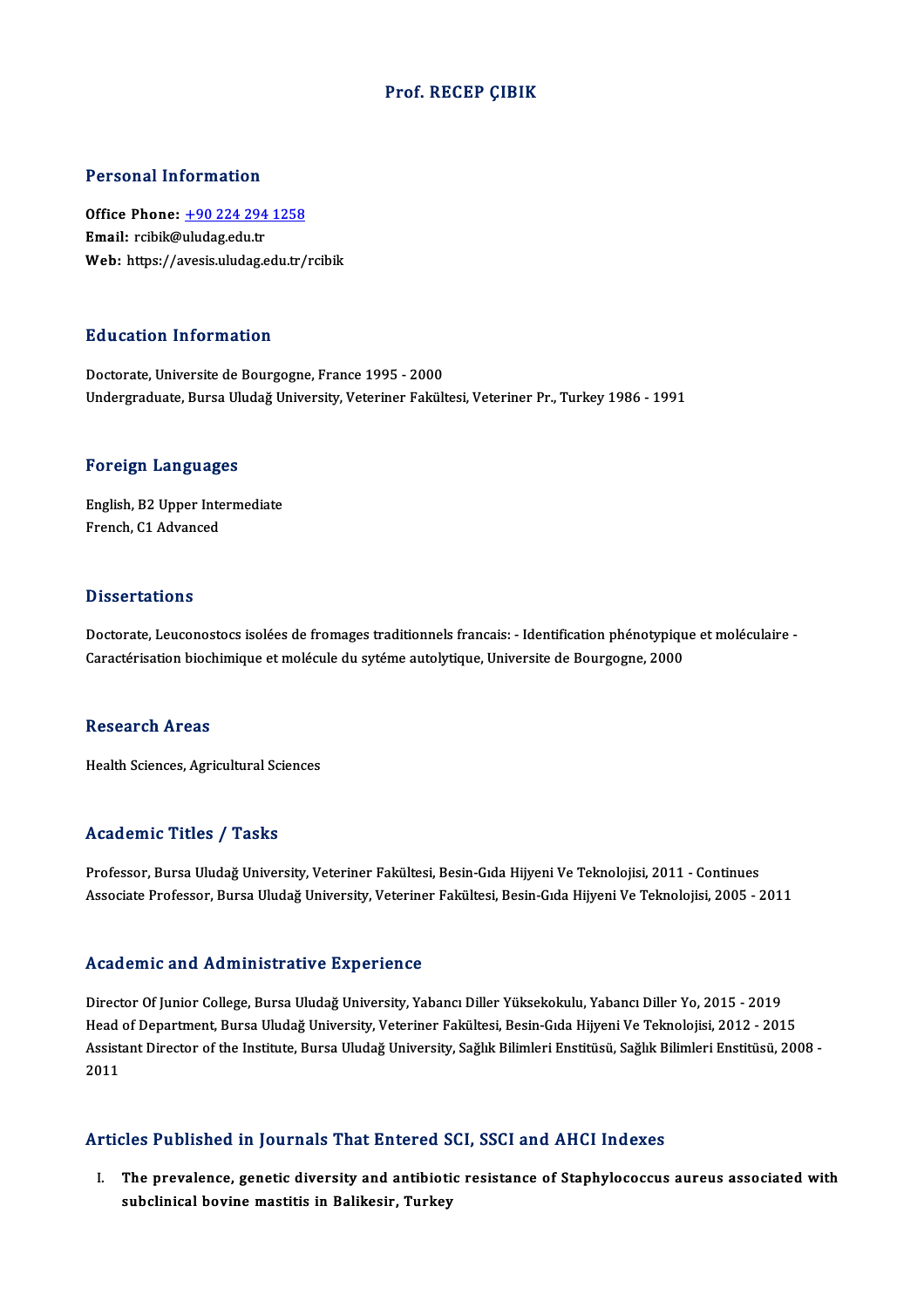Tavsanli H., Cibik R. Tavsanli H., Cibik R.<br>VETERINARSKI ARHIV, vol.92, no.1, pp.17-25, 2022 (Journal Indexed in SCI)<br>Influence of ultressund application on the microbiste of rew sost n

II. Influence of ultrasound application on the microbiota of raw goat milk and some food pathogens including Brucella melitensis VETERINARSKI ARHIV, vol.92, no<br>Influence of ultrasound appli<br>including Brucella melitensis<br>Tavsanli H. Avdin M. Eda 7. A. G Tavsanli H., Aydin M., Ede Z.A., ÇIBIK R. i<mark>ncluding Brucella melitensis</mark><br>Tavsanli H., Aydin M., Ede Z. A. , ÇIBIK R.<br>FOOD SCIENCE AND TECHNOLOGY INTERNATIONAL, 2021 (Journal Indexed in SCI)<br>Isolation of Lastebasillus delbrueskij subsp. bulserisus and Straptesessu

- Tavsanli H., Aydin M., Ede Z. A. , ÇIBIK R.<br>FOOD SCIENCE AND TECHNOLOGY INTERNATIONAL, 2021 (Journal Indexed in SCI)<br>III. Isolation of Lactobacillus delbrueckii subsp. bulgaricus and Streptococcus thermophilus from<br>nature: FOOD SCIENCE AND TECHNOLOGY INTERNATIONAL, 2021 (Journal Inde<br>Isolation of Lactobacillus delbrueckii subsp. bulgaricus and Stre<br>nature: Technological characterisation and antibiotic resistance<br>Tavsanli H A K A N - ELAL MUS Isolation of Lactobacillus delbrueckii subsp. bulgaricus and Streptococondure: Technological characterisation and antibiotic resistance<br>Tavsanli H. A. K. A. N. , ELAL MUŞ T., Cetinkaya F., Ayanogllt E. R. G. U. N. , ÇIBIK nature: Technological characterisation and antibiotic resistance<br>Tavsanli H. A. K. A. N. , ELAL MUŞ T., Cetinkaya F., Ayanogllt E. R. G. U. N. , ÇIBIK R.<br>CZECH JOURNAL OF FOOD SCIENCES, vol.39, no.4, pp.305-311, 2021 (Jour Tavsanli H. A. K. A. N. , ELAL MUŞ T., Cetinkaya F., Ayanogllt E. R. G. U. N. , ÇIBIK R.<br>CZECH JOURNAL OF FOOD SCIENCES, vol.39, no.4, pp.305-311, 2021 (Journal Indexed in SCI)<br>IV. Molecular Identification of Vancomycin Re
- CZECH JOURNAL OF FOOD SCIENCES, vol.39, no.4, pp.:<br>Molecular Identification of Vancomycin Resistal<br>Mus T., Cetinkaya F., Cibik R., Degirmenci G., Diler F. B.<br>JOURNAL OF THE HELLENIC VETERINARY MEDICAL S Molecular Identification of Vancomycin Resistance and Virulence Genes in Foodborne Enterococci<br>Mus T., Cetinkaya F., Cibik R., Degirmenci G., Diler F. B.<br>JOURNAL OF THE HELLENIC VETERINARY MEDICAL SOCIETY, vol.70, no.2, pp Mus T., Cetinkaya F., Cibik R., Degirmenci G., Diler F. B.<br>JOURNAL OF THE HELLENIC VETERINARY MEDICAL SOCIETY, vol.70, no.2, pp.1487-1494, 2019 (Journal Indexed<br>in SCI) JOURNAL OF THE HELLENIC VETERINARY MEDICAL SOCIETY, vol.70, no.2, pp.1487-1494, 2019 (Journal Indexed<br>in SCI)<br>V. PATHOGENICITY DETERMINANTS AND ANTIBIOTIC RESISTANCE PROFILES OF ENTEROCOCCI FROM<br>FOODS OF ANIMAL ORIGIN IN T
- in SCI)<br>PATHOGENICITY DETERMINANTS AND<br>FOODS OF ANIMAL ORIGIN IN TURKEY<br>ELAL MUS T. CETINKAYA E. CIPIK B. SOVIT PATHOGENICITY DETERMINANTS AND ANTIBIOTIC RESISTANCE PF<br>FOODS OF ANIMAL ORIGIN IN TURKEY<br>ELAL MUŞT., ÇETİNKAYA F., ÇIBIK R., SOYUTEMİZ G. E. , Simsek H., Coplu N.<br>ACTA VETERINARIA HINCARICA YOLEE PR 4 PR 451 474 2017 (Jour

FOODS OF ANIMAL ORIGIN IN TURKEY<br>ELAL MUŞ T., ÇETİNKAYA F., ÇIBIK R., SOYUTEMİZ G. E. , Simsek H., Coplu N.<br>ACTA VETERINARIA HUNGARICA, vol.65, no.4, pp.461-474, 2017 (Journal Indexed in SCI) ELAL MUŞ T., ÇETİNKAYA F., ÇIBIK R., SOYUTEMİZ G. E. , Simsek H., Coplu N.<br>ACTA VETERINARIA HUNGARICA, vol.65, no.4, pp.461-474, 2017 (Journal Indexed in SCI)<br>VI. The Prevalence and Antibiotic Resistance of Methicillin-Res

- ACTA VETERINARIA HUNGARICA, vol.65, no.4, pp.4<br>The Prevalence and Antibiotic Resistance of J<br>Milk and Dairy Products in Balikesir, Turkey<br>Fltik N. CÖVMEN M. CIBIK B The Prevalence and Antibi<br>Milk and Dairy Products in<br>Ektik N., GÖKMEN M., ÇIBIK R.<br>JOUPNAL OF THE HELLENIC V Milk and Dairy Products in Balikesir, Turkey<br>Ektik N., GÖKMEN M., ÇIBIK R.<br>JOURNAL OF THE HELLENIC VETERINARY MEDICAL SOCIETY, vol.68, no.4, pp.613-620, 2017 (Journal Indexed in<br>SCI) Ektik N., GÖKMEN M., ÇIBIK R. JOURNAL OF THE HELLENIC VETERINARY MEDICAL SOCIETY, vol.68, not<br>SCI)<br>VII. Bacteria-Induced Cementation Process in Loose Sand Medium<br>Sel LOTERE P. CIEIK B. PÜVÜKCANCAZ F
- SCI)<br><mark>Bacteria-Induced Cementation Process in</mark><br>Sel I., Ozhan H. B. , ÇIBIK R., BÜYÜKCANGAZ E.<br>MARINE CEORESQURCES & CEOTECHNOLOCY Bacteria-Induced Cementation Process in Loose Sand Medium<br>Sel I., Ozhan H. B. , ÇIBIK R., BÜYÜKCANGAZ E.<br>MARINE GEORESOURCES & GEOTECHNOLOGY, vol.33, no.5, pp.403-407, 2015 (Journal Indexed in SCI)<br>PREVALENCE, SEROTVRE IDE Sel I., Ozhan H. B. , ÇIBIK R., BÜYÜKCANGAZ E.<br>MARINE GEORESOURCES & GEOTECHNOLOGY, vol.33, no.5, pp.403-407, 2015 (Journal Indexed in SCI)<br>VIII. PREVALENCE, SEROTYPE IDENTIFICATION BY MULTIPLEX POLYMERASE CHAIN REACTION A
- MARINE GEORESOURCES & GEOTECHNOLOGY, vol.33, no.5, pp.403-407, 2015 (Journal Indexed in SCI)<br>PREVALENCE, SEROTYPE IDENTIFICATION BY MULTIPLEX POLYMERASE CHAIN REACTION AND<br>ANTIMICROBIAL RESISTANCE PATTERNS OF LISTERIA MONO VIII. PREVALENCE, SEROTYPE IDENTIFICATION BY MULTIPLEX POLYMERASE CHAIN REACTION AND<br>ANTIMICROBIAL RESISTANCE PATTERNS OF LISTERIA MONOCYTOGENES ISOLATED FROM RETAIL<br>FOODS

ÇETİNKAYA F., ELAL MUŞ T., YIBAR A., Guclu N., Tavsanli H., ÇIBIK R. JOURNAL OF FOOD SAFETY, vol.34, no.1, pp.42-49, 2014 (Journal Indexed in SCI)

- CETİNKAYA F., ELAL MUŞ T., YIBAR A., Guclu N., Tavsanli H., ÇIBIK R.<br>JOURNAL OF FOOD SAFETY, vol.34, no.1, pp.42-49, 2014 (Journal Indexed in SCI)<br>IX. Prevalence and antibiotic resistance of vancomycin-resistant enterococc JOURNAL OF FOOD SAFETY, vol.34, no.1, pp.42-49, 2014<br>Prevalence and antibiotic resistance of vancomyc<br>CETİNKAYA F., ELAL MUŞ T., SOYUTEMİZ G. E. , ÇIBIK R.<br>TURKIYA JOURNAL OF VETERINARY & ANIMAL SCIENC Prevalence and antibiotic resistance of vancomycin-resistant enterococci in animal originated foods<br>CETİNKAYA F., ELAL MUŞ T., SOYUTEMİZ G. E. , ÇIBIK R.<br>TURKISH JOURNAL OF VETERINARY & ANIMAL SCIENCES, vol.37, no.5, pp.58
- CETINKAYA F., ELAL MUŞ T., SOYUTEMIZ G. E. , ÇIBIK R.<br>TURKISH JOURNAL OF VETERINARY & ANIMAL SCIENCES, vol.37, no.5, pp.588-593, 2013 (Journal Indexed in SCI)<br>X. Assessment of microbiological quality of cig kofte (raw cons TURKISH JOURNAL OF VETERINARY & ANIMAL<br>Assessment of microbiological quality of continicrobial susceptibility of Salmonella<br>CETINVAVA E. ELAL MUS T. CIPIV B. Lovent B. X. Assessment of microbiological quality of cig kofte (raw consumed spiced meatball): Prevalence and<br>antimicrobial susceptibility of Salmonella<br>CETİNKAYA F., ELAL MUŞ T., CIBIK R., Levent B., Gulesen R. antimicrobial susceptibility of Salmonella<br>ÇETİNKAYA F., ELAL MUŞ T., ÇIBIK R., Levent B., Gulesen R.<br>FOOD CONTROL, vol.26, no.1, pp.15-18, 2012 (Journal Indexed in SCI)<br>Antibiotis sussentibility of Lastesessus isolated fr

XI. Antibiotic susceptibility of Lactococcus isolated from Turkish raw milk cheeses<br>CETINKAYA F., Coplu N., Simsek H., ELAL MUS T., CIBIK R. FOOD CONTROL, vol.26, no.1, pp.15-18, 2012 (Journal Ind<br>Antibiotic susceptibility of Lactococcus isolated fro<br>ÇETİNKAYA F., Coplu N., Simsek H., ELAL MUŞ T., ÇIBIK R.<br>MEDYCYNA WETERYNARYINA VETERINARY MEDICINE S Antibiotic susceptibility of Lactococcus isolated from Turkish raw milk cheeses<br>ÇETİNKAYA F., Coplu N., Simsek H., ELAL MUŞ T., ÇIBIK R.<br>MEDYCYNA WETERYNARYJNA-VETERINARY MEDICINE-SCIENCE AND PRACTICE, vol.68, no.1, pp.49-CETİNKAYA F., Coplu N., :<br>MEDYCYNA WETERYNAI<br>(Journal Indexed in SCI)<br>Comnarison of sanyor MEDYCYNA WETERYNARYJNA-VETERINARY MEDICINE-SCIENCE AND PRACTICE, vol.68, no.1, pp.49-53, 2012<br>(Journal Indexed in SCI)<br>XII. Comparison of conventional and organic management conditions on growth performance, carcass<br>charac

(Journal Indexed in SCI)<br>Comparison of conventional and organic management conditions on growth performance<br>Covrel D. CIPIV P. AVDIN G. AV i Comparison of conventional a<br>characteristics and haematolo<br>Soysal D., ÇIBIK R., AYDIN C., AKİ.<br>TROPICAL ANIMAL HEALTH AND characteristics and haematological parameters in Karacabey Merino and Kivircik breeds<br>Soysal D., ÇIBIK R., AYDIN C., AK İ.<br>TROPICAL ANIMAL HEALTH AND PRODUCTION, vol.43, no.4, pp.817-823, 2011 (Journal Indexed in SCI)<br>Iden

Soysal D., ÇIBIK R., AYDIN C., AK İ.<br>TROPICAL ANIMAL HEALTH AND PRODUCTION, vol.43, no.4, pp.817-823, 2011 (Journal Indexed in SCI)<br>XIII. Identification and technological characterization of Lactococcus isolated from tradi TROPICA<br>Identific<br>cheeses<br>Gibik B. G Identification and technological ch<br>cheeses<br>Cibik R., Cetinkaya F., Ersoy M., Yibar A.<br>REVUE DE MEDECINE VETERINAIRE .v

cheeses<br>Cibik R., Cetinkaya F., Ersoy M., Yibar A.<br>REVUE DE MEDECINE VETERINAIRE, vol.161, no.11, pp.509-514, 2010 (Journal Indexed in SCI)

XIV. Isolation, Phenotypic and Molecular Identification of Lactococcus lactis Isolates from Traditionally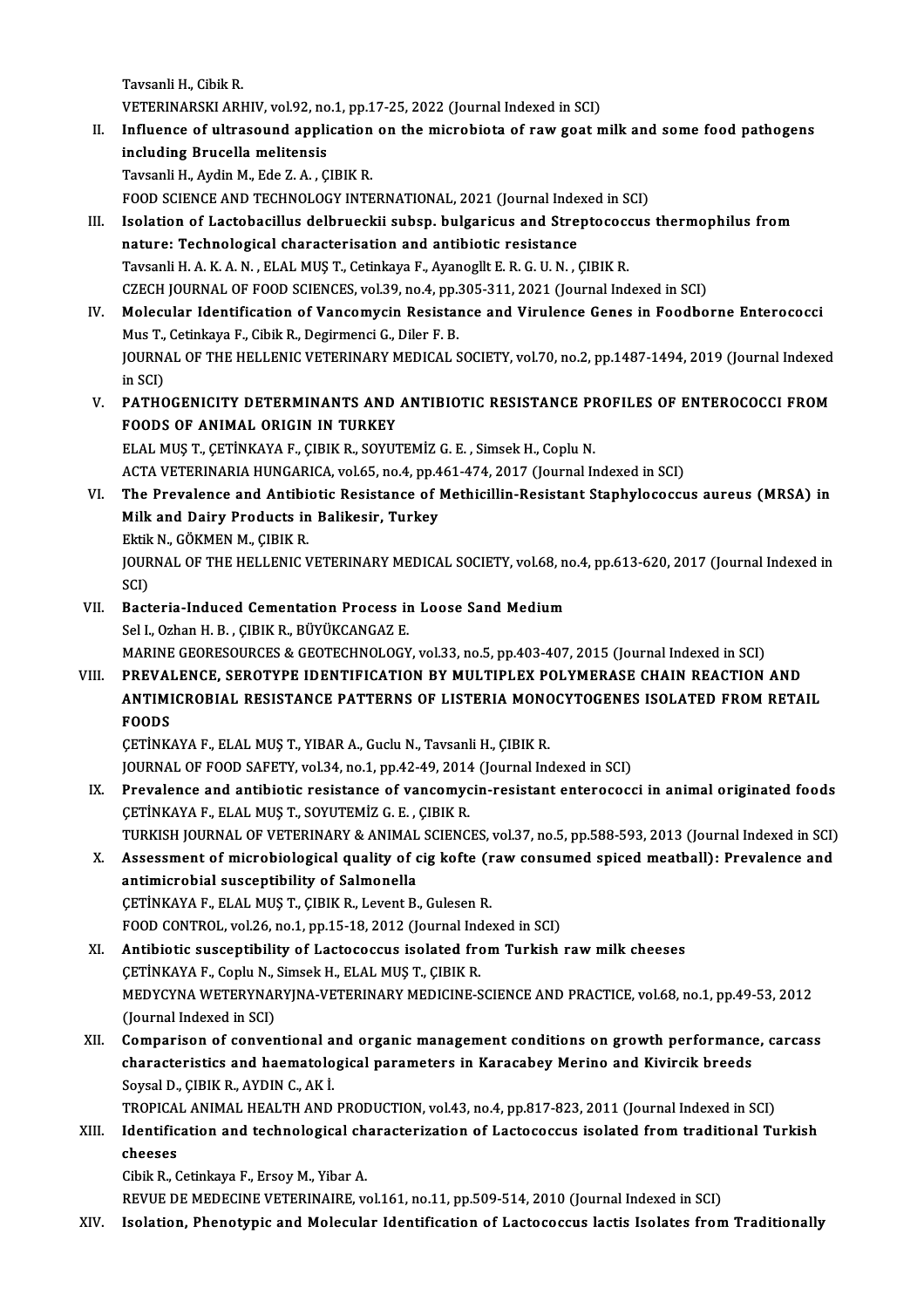|        | <b>Produced Village Cheeses</b>                                                                                                                      |
|--------|------------------------------------------------------------------------------------------------------------------------------------------------------|
|        | BÜYÜKYÖRÜK S., ÇIBIK R., ÇETİNKAYA F., SOYUTEMİZ G. E. , GÖKSOY E. Ö. , KIRKAN Ş.                                                                    |
|        | JOURNAL OF ANIMAL AND VETERINARY ADVANCES, vol.9, no.16, pp.2154-2158, 2010 (Journal Indexed in SCI)                                                 |
| XV.    | THE INFLUENCE OF DIFFERENT LIGHTING PROGRAMS, STOCKING DENSITIES AND LITTER AMOUNTS                                                                  |
|        | ON THE WELFARE AND PRODUCTIVITY TRAITS OF A COMMERCIAL BROILER LINE                                                                                  |
|        | PETEK M., ÇIBIK R., YILDIZ H., Sonat F. A., Gezen S. S., ORMAN A., AYDIN C.                                                                          |
|        | VETERINARIJA IR ZOOTECHNIKA, vol.51, no.73, pp.36-43, 2010 (Journal Indexed in SCI)                                                                  |
| XVI.   | OXYTETRACYCLINE AND SULPHONAMIDE RESIDUES ANALYSIS OF HONEY SAMPLES FROM                                                                             |
|        | SOUTHERN MARMARA REGION IN TURKEY                                                                                                                    |
|        | Gunes M. E., Gunes N., Cibik R.                                                                                                                      |
|        | BULGARIAN JOURNAL OF AGRICULTURAL SCIENCE, vol.15, no.2, pp.163-167, 2009 (Journal Indexed in SCI)                                                   |
| XVII.  | Effects of Housing System and Age on Early Stage Egg Production and Quality in Commercial Laying                                                     |
|        | Hens                                                                                                                                                 |
|        | PETEK M., ALPAY F., Gezen S. S., ÇIBIK R.                                                                                                            |
|        | KAFKAS UNIVERSITESI VETERINER FAKULTESI DERGISI, vol.15, no.1, pp.57-62, 2009 (Journal Indexed in SCI)                                               |
| XVIII. | Shigella and Salmonella contamination in various foodstuffs in Turkey                                                                                |
|        | ÇETİNKAYA F., ÇIBIK R., SOYUTEMİZ G. E., ÖZAKIN C., Kayali R., Levent B.<br>FOOD CONTROL, vol.19, no.11, pp.1059-1063, 2008 (Journal Indexed in SCI) |
| XIX.   | Effects of non-feed removal molting methods on egg quality traits in commercial brown egg laying                                                     |
|        | hens in Turkey                                                                                                                                       |
|        | PETEK M., Gezen S. S., ALPAY F., ÇIBIK R.                                                                                                            |
|        | TROPICAL ANIMAL HEALTH AND PRODUCTION, vol.40, no.6, pp.413-417, 2008 (Journal Indexed in SCI)                                                       |
| XX.    | Effect of recessive colour mutation on haematological characteristics of Japanese quail (Coturnix                                                    |
|        | coturnix japonica)                                                                                                                                   |
|        | Aydin C., Petek M., Cibik R.                                                                                                                         |
|        | ARCHIV FUR GEFLUGELKUNDE, vol.72, no.4, pp.164-167, 2008 (Journal Indexed in SCI)                                                                    |
| XXI.   | Effects of non-feed removal molting methods on egg quality traits in commercial brown egg laying                                                     |
|        | hens                                                                                                                                                 |
|        | Cibik R., Petek M., Gezen S. S., ALPAY F.                                                                                                            |
|        | POULTRY SCIENCE, vol.87, pp.134, 2008 (Journal Indexed in SCI)                                                                                       |
| XXII.  | Erythromycin residue in honey from the Southern Marmara region of Turkey                                                                             |
|        | GÜNES N., CIBIK R., GÜNES M. E., AYDIN L.                                                                                                            |
|        | FOOD ADDITIVES AND CONTAMINANTS PART A-CHEMISTRY ANALYSIS CONTROL EXPOSURE & RISK                                                                    |
|        | ASSESSMENT, vol.25, no.11, pp.1313-1317, 2008 (Journal Indexed in SCI)                                                                               |
| XXIII. | Effect of first feed intake time on broiler performance and carcass traits<br>PETEK M., Yilmaz E., ÇIBIK R.                                          |
|        | JOURNAL OF APPLIED ANIMAL RESEARCH, vol.32, no.2, pp.203-206, 2007 (Journal Indexed in SCI)                                                          |
| XXIV.  | Fate of aflatoxin M-1 in Kashar cheese                                                                                                               |
|        | Oruc H. H., Cibik R., Yilmaz E., Gunes E.                                                                                                            |
|        | JOURNAL OF FOOD SAFETY, vol.27, no.1, pp.82-90, 2007 (Journal Indexed in SCI)                                                                        |
| XXV.   | Autolysis of Listeria monocytogenes strains isolated from food and clinical specimens                                                                |
|        | Cibik R., Cetinkaya F., Gunes N., Ozakin C., Soyutemiz G. E.                                                                                         |
|        | MEDYCYNA WETERYNARYJNA, vol.62, no.11, pp.1242-1244, 2006 (Journal Indexed in SCI)                                                                   |
| XXVI.  | Distribution and stability of aflatoxin M-1 during processing and ripening of traditional white                                                      |
|        | pickled cheese                                                                                                                                       |
|        | Oruc H., Cibik R., Yilmaz E., Kalkanli O.                                                                                                            |
|        | FOOD ADDITIVES AND CONTAMINANTS PART A-CHEMISTRY ANALYSIS CONTROL EXPOSURE & RISK                                                                    |
|        | ASSESSMENT, vol.23, no.2, pp.190-195, 2006 (Journal Indexed in SCI)                                                                                  |
| XXVII. | β-galactosidase activity of leuconostocs                                                                                                             |
|        | <b>CIBIK R.</b>                                                                                                                                      |
|        | Indian Veterinary Journal, vol.82, no.2, pp.169-171, 2005 (Journal Indexed in SCI Expanded)                                                          |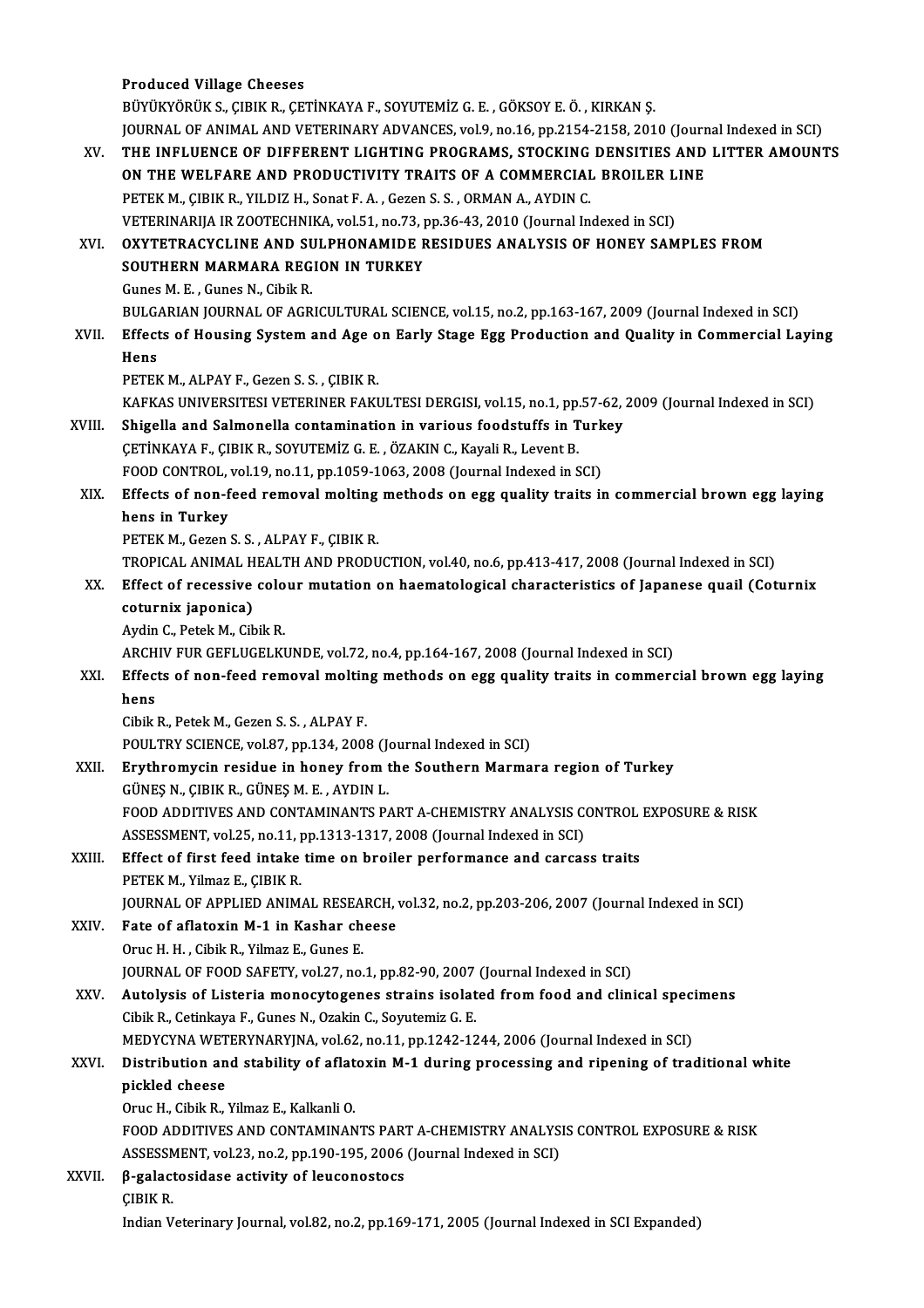| XXVIII.      | beta-Galactosidase actmty of leuconostocs<br>Cibik R.                                                                                                 |
|--------------|-------------------------------------------------------------------------------------------------------------------------------------------------------|
|              | INDIAN VETERINARY JOURNAL, vol.82, no.2, pp.169-171, 2005 (Journal Indexed in SCI)                                                                    |
| XXIX.        | Rapid evaluation of bacteriolysis of Listeria innocua and L. welshimeri strains isolated from foods<br>Cetinkaya F, Cibik R.                          |
|              | TURKISH JOURNAL OF VETERINARY & ANIMAL SCIENCES, vol.29, no.4, pp.1045-1048, 2005 (Journal Indexed in<br>SCI)                                         |
| XXX.         | Prevalence of Listeria spp. in chicken at the retail level                                                                                            |
|              | Cetinkaya F., Cibik R., Soyutemiz G. E., Ozakin C.                                                                                                    |
|              | INDIAN VETERINARY JOURNAL, vol.81, no.12, pp.1313-1316, 2004 (Journal Indexed in SCI)                                                                 |
| XXXI.        | Bacterial intestinal flora: development, characteristics and influence of the type of feeding                                                         |
|              | Cibik R., Marcille F., Corthier G., Dore J.                                                                                                           |
|              | ARCHIVES DE PEDIATRIE, vol.11, no.6, pp.573-575, 2004 (Journal Indexed in SCI)                                                                        |
| <b>XXXII</b> | Characterisation of autolytic enzymes in Lactobacillus pentosus                                                                                       |
|              | Cibik R., Chapot-Chartier M.                                                                                                                          |
|              | LETTERS IN APPLIED MICROBIOLOGY, vol.38, no.6, pp.459-463, 2004 (Journal Indexed in SCI)                                                              |
| XXXIII.      | Identification of Mur, an atypical peptidoglycan hydrolase derived from Leuconostoc citreum<br>Cibik R., Tailliez P., Langella P., Chapot-Chartier M. |
|              | APPLIED AND ENVIRONMENTAL MICROBIOLOGY, vol.67, no.2, pp.858-864, 2001 (Journal Indexed in SCI)                                                       |
| XXXIV.       | Detection and identification of lactic acid bacteria in milk and industrial starter culture with                                                      |
|              | fluorescently labeled rRNA-targeted peptide nucleic acid probes                                                                                       |
|              | Matte-Tailliez O., Quenee P., Cibik R., van Opstal J., Dessevre F., Firmesse O., Tailliez P.                                                          |
|              | LAIT, vol.81, pp.237-248, 2001 (Journal Indexed in SCI)                                                                                               |
| XXXV.        | Autolysis of dairy leuconostocs and detection of peptidoglycan hydrolases by renaturing SDS-PAGE<br>Cibik R., Chapot-Chartier M.                      |
|              | JOURNAL OF APPLIED MICROBIOLOGY, vol.89, no.5, pp.862-869, 2000 (Journal Indexed in SCI)                                                              |
| <b>XXXVI</b> | Molecular diversity of Leuconostoc mesenteroides and Leuconostoc citreum isolated from                                                                |
|              | traditional French cheeses as revealed by RAPD fingerprinting, 16S rDNA sequencing and 16S rDNA                                                       |
|              | fragment amplification                                                                                                                                |
|              | Cibik R., Lepage E., Tailliez P.                                                                                                                      |
|              | SYSTEMATIC AND APPLIED MICROBIOLOGY, vol.23, no.2, pp.267-278, 2000 (Journal Indexed in SCI)                                                          |

# Articles Published in Other Journals

rticles Published in Other Journals<br>I. Uluslararası Hakemli Beslenme Araştırmaları Dergisi (DBHAD)Geçmişten günümüze genetiği<br>doğistirilmiş organizmalar ve ürünler değiştirilmiş organizmalar ve ürünler<br>Uluslararası Hakemli Beslenme Araştı<br>değiştirilmiş organizmalar ve ürünler Uluslararası Hake<br>değiştirilmiş orga<br>Koparal A., ÇIBIK R.<br>Uluslararası Hakeml değiştirilmiş organizmalar ve ürünler<br>Koparal A., ÇIBIK R.<br>Uluslararası Hakemli Beslenme Araştırmaları Dergisi (DBHAD), vol.6, no.15, pp.129-144, 2019 (Refereed Journals<br>of Other Institutione)

Koparal A., ÇIBIK R.<br>Uluslararası Hakemli I<br>of Other Institutions)<br>Flaktralize Su Kulla Uluslararası Hakemli Beslenme Araştırmaları Dergisi (DBHAD), vol.6, no.15, pp.129-144, 2<br>of Other Institutions)<br>II. Elektrolize Su Kullanımının Su Ürünleri İşletmesinin Hijyenik Kalitesine Etkileri<br>TAVSANLLH İRKİN RELAL MI

of Other Institutions)<br>II. Elektrolize Su Kullanımının Su Ürünleri İşletmesinin Hijyenik Kalitesine Etkileri<br>TAVŞANLI H., İRKİN R., ELAL MUŞ T., ÇIBIK R., ŞEN S. Van Veterinary Journal, vol.28, no.2, pp.91-94, 2017 (Refereed Journals of Other Institutions)

III. Gıda Muhafazasında Dikkat Edilecek Hususlar Van Veterinary Jo<br>Gı<mark>da Muhafazas</mark>.<br>ÇETİN E., ÇIBIK R.<br>Türkiye Klinikleri Türkiye Klinikleri Gıda Hijyeni ve Teknolojisi Özel Dergisi, vol.3, no.2, pp.64-71, 2017 (Other Refereed National Journals) ÇETİN E., (<br>Türkiye K<br>Journals)<br>Celeneka

Türkiye Klinikleri Gıda Hijyeni ve Teknolojisi Özel Dergisi, vol.3, no.2, pp.64-71, 2017 (Other Refereed National<br>Journals)<br>IV. Geleneksel Tekniklerle Üretilen Yoğurtlardan ve Doğadaki Bitkisel Örneklerden İzole Edilen Yoğ Journals)<br>Geleneksel Tekniklerle Üretilen Yoğurtla<br>Bakterilerinin Bakteriyolojik Aktiviteleri<br>TAVSANLLH, ELAL MUS T. GETİNKAYA E. GE Bakterilerinin Bakteriyolojik Aktiviteleri<br>TAVŞANLI H., ELAL MUŞ T., ÇETİNKAYA F., ÇIBIK R.

Gıda ve Yem Bilimi -Teknolojisi, vol.13, no.16, pp.1-7, 2016 (Other Refereed National Journals)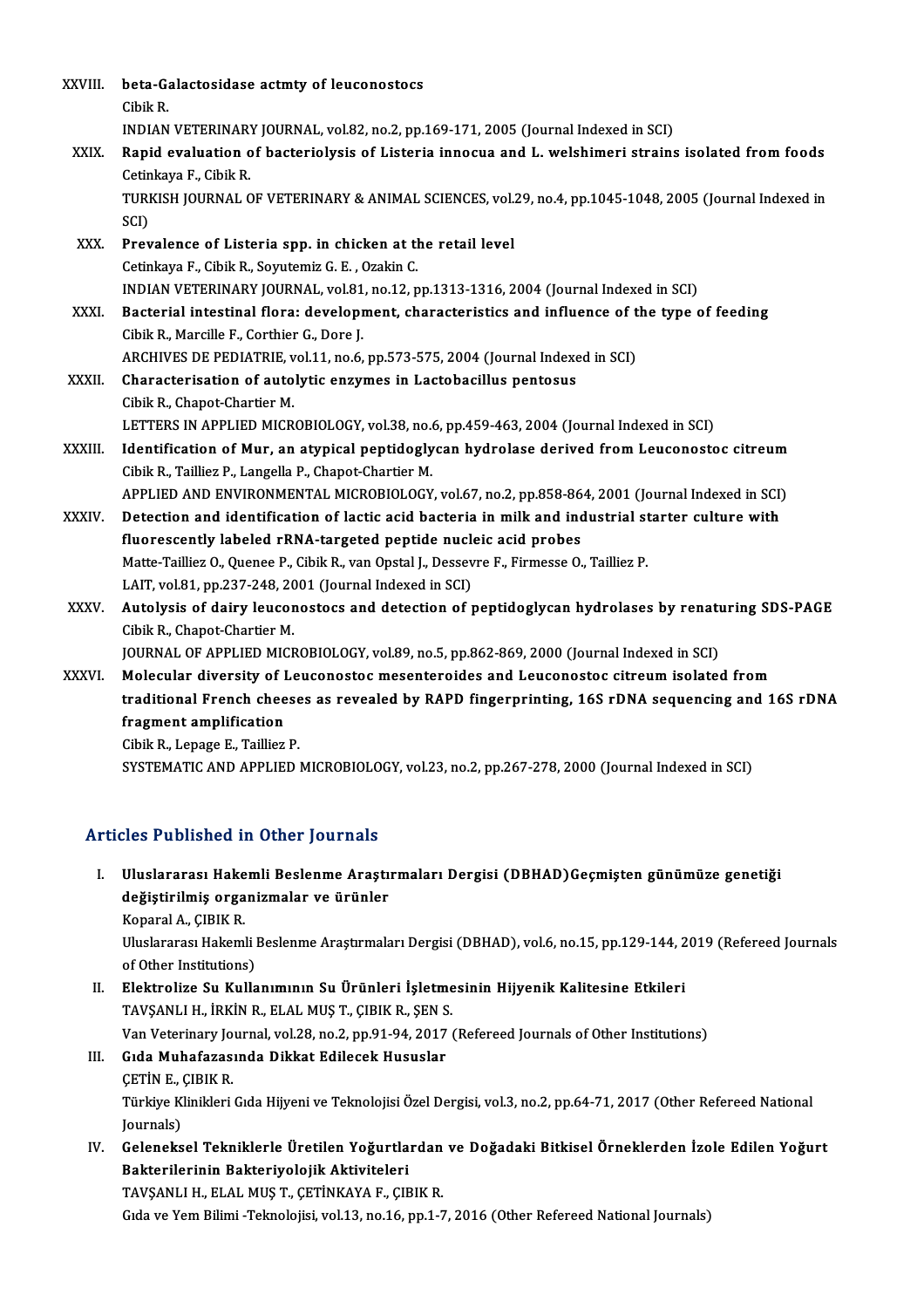# V. Mikotoksinler

Ata Z., ÇIBIK R., ÇETİNKAYA F. Türkiye Klinikleri Gıda Hijyeni ve Teknolojisi özel Dergisi, vol.1, no.3, 2015 (Other Refereed National Journals)

# VI. Kamfilobakterozis

Türkiye Klinikleri Gıda Hijyeni ve Tek<mark>l</mark><br>**Kamfilobakterozis**<br>ELAL MUŞ T., ÇETİNKAYA F., ÇIBIK R.<br>Turkiye Klinikleri Journal of Food Hyr

Turkiye Klinikleri Journal of Food Hygiene Technology Special Topics, vol.1, no.3, pp.38-41, 2015 (Other Refereed<br>National Journals) ELAL MUŞ T., ÇETİI<br>Turkiye Klinikleri Je<br>National Journals)<br>Kamfilobaktariye

# VII. Kamfilobakteriyozis

ELAL MUS T., ÇETİNKAYA F., ÇIBIK R.

Kamfilobakteriyozis<br>ELAL MUŞ T., ÇETİNKAYA F., ÇIBIK R.<br>Türkiye Klinikleri, vol.3, 2015 (Other Refereed National Journals)<br>Tüketime sunulan kremalı nastaların mikrobiyolojik nitelil

ELAL MUŞ T., ÇETİNKAYA F., ÇIBIK R.<br>Türkiye Klinikleri, vol.3, 2015 (Other Refereed National Journals)<br>VIII. Tüketime sunulan kremalı pastaların mikrobiyolojik niteliklerinin saptanması<br>Akgün S. SOVUTEMİZ G. E., ANAB S Türkiye Klinikleri, vol.3, 2015 (Other Refereed<br>Tüketime sunulan kremalı pastaların mil<br>Akgün S., SOYUTEMİZ G. E. , ANAR Ş., ÇIBIK R.<br>Cıda vol.33, na 6, nn.433,438,1996 (Other B. Tüketime sunulan kremalı pastaların mikrobiyolojik niteliklerini<br>Akgün S., SOYUTEMİZ G. E. , ANAR Ş., ÇIBIK R.<br>Gıda, vol.22, no.6, pp.433-438, 1996 (Other Refereed National Journals) Gıda, vol.22, no.6, pp.433-438, 1996 (Other Refereed National Journals)<br>Books & Book Chapters

# ooks & Book Chapters<br>I. Süte Uygulanan Isıl İşlemler<br>CIBIK Bobl A.C. Yıldır O ra di book emapleris<br>Süte Uygulanan Isıl İşler<br>ÇIBIK R., Dal A. G. , Yıldız O.

Süte Uygulanan Isıl İşlemler<br>ÇIBIK R., Dal A. G. , Yıldız O.<br>in: Turkiye Klinikleri Food Sciences-Special Topics, Mustafa Atasever, Editor, Dijital Akademi, Ankara, pp.103-107,<br>2019 CIBIK<br>in: Tul<br>2019<br>Barsa in: Turkiye Klinikleri Food Sciences-Special 1<br>2019<br>II. Barsak Mikrobiyotası ve Kolonizasyon<br>CIPIK B. Vikiy O. Akgün 7. Konaral A

- 2019<br>Barsak Mikrobiyotası ve Koloniza:<br>ÇIBIK R., Yıldız O., Akgün Z., Koparal A.<br>in: Barsak Mikrobiyotası ve Probiyotil Barsak Mikrobiyotası ve Kolonizasyon<br>ÇIBIK R., Yıldız O., Akgün Z., Koparal A.<br>in: Barsak Mikrobiyıotası ve Probiyotikler, Mustafa Nizamlıoğlu, Editor, Digital Akademi, Ankara, pp.14-20, 2018<br>CIDA KİMYASI ÇIBIK R., Yıldız O., Akgün Z., Koparal A.<br>in: Barsak Mikrobiyıotası ve Probiyotik<br>III. GIDA KİMYASI
- in: Barsak Mikrobiy<br>GIDA KİMYASI<br>TAYAR M., ÇIBIK R.<br>DOBA Bursa 2016 TAYAR M., CIBIK R. DORA, Bursa, 2016
- IV. Dezenfeksiyon ve Dezenfektanlar

Dezenfeksiyon ve Dezenfektanlar<br>ÇIBIK R.<br>in: Hijyen ve Sanitasyon, Mustafa Tayar, Editor, Anadolu Üniversitesi Veb Ofset, Eskişehir, pp.169-188, 2015<br>Temizlik ve Temizlik Meddeleri

V. Temizlik ve Temizlik Maddeleri<br>CIBIK R. in: Hijye<mark>:</mark><br>Temizlil<br>ÇIBIK R.<br>in: Hijye:

in: Hijyen ve Sanitasyon, Mustafa Tayar, Editor, Anadolu Üniversitesi Web Ofset, Eskişehir, pp.148-167, 2015

# Refereed Congress / Symposium Publications in Proceedings

efereed Congress / Symposium Publications in Proceedings<br>I. Comparative Evaluation of Acidification of Streptococcus thermophilus in two different medium<br>TAVSANLLH, ELAL MUST, CETINKAVA E, CIPIK P TOOR OORGI OOP JAHR OSTAHIYA MOROKOOP<br>Comparative Evaluation of Acidification of Str<br>TAVŞANLI H., ELAL MUŞ T., ÇETİNKAYA F., ÇIBIK R. 3. Comparative Evaluation of Acidification of Streptococcus thermophilus in two different<br>TAVŞANLI H., ELAL MUŞ T., ÇETİNKAYA F., ÇIBIK R.<br>3. International Congress on Food Technology, Nevşehir, Turkey, 10 - 12 October 201

I . Balıkesir İlinde Süt ve Süt ÜrünlerindekiMetisilin Dirençli Staphylococcus aureus'unPrevalansı ve Antibiyotik Dirençliliği<br>II. Balıkesir İlinde Süt ve Süt ÜrünlerindekiMetisilin Dirençli Staphylococcus aureus'unPrevala 3. International Congress<br>Balıkesir İlinde Süt ve :<br>Antibiyotik Dirençliliği<br>Ektik N. GÖKMEN M. CIE

EKTİK N., GÖKMEN M., ÇIBIK R.

7. Veteriner Gıda Hijyeni Kongresi, Kuşadası -AYDIN, Turkey, 4 - 08 October 2017

- III. Phenotyping of Vancomycin Resistance Genes and Detection of Some Virulence Traits in Enterococci 7. Veteriner Gıda Hijyeni Kongresi, Kuşadas<br>Phenotyping of Vancomycin Resistance<br>Strains Originated From Chicken Meat<br>ELAL MIS T. CETINKAYA E. CIPIK P. Phenotyping of Vancomycin Resis<br>Strains Originated From Chicken<br>ELAL MUŞ T., ÇETİNKAYA F., ÇIBIK R.<br>International Conference on Agricult. International Conference on Agriculture, Forest, Food Sciences and Technologies, Nevşehir, Turkey, 15 - 17 May ELAL MUS T., CETİNKAYA F., CIBIK R. 2017, vol 1, pp 363
- IV. Gıda kaynaklı Enterococcus faecalis ve Enterococcus faecium suşlarında virulens özelliklerinin<br>karşılaştırılması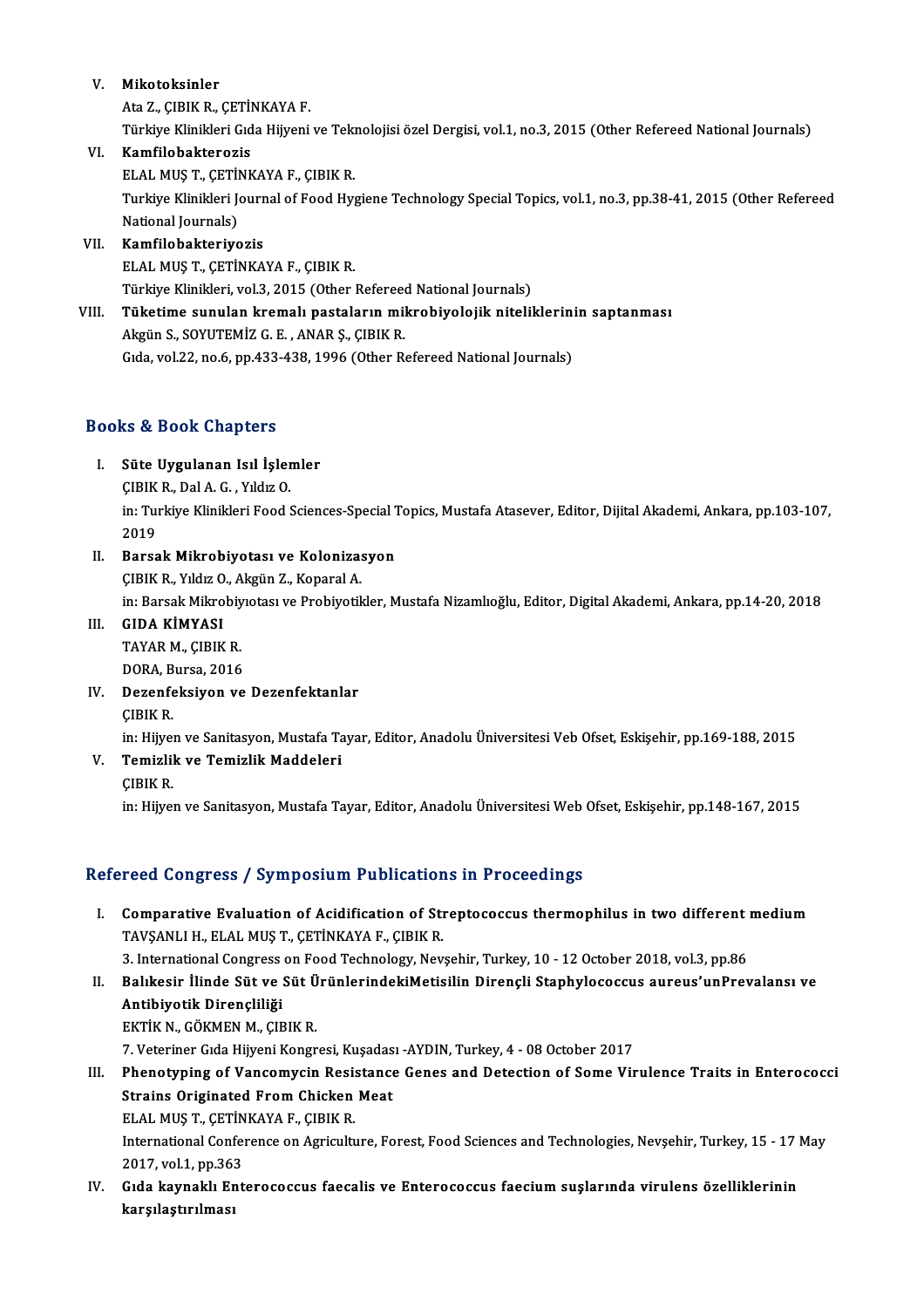ELALMUŞT.,ÇETİNKAYAF.,ÇIBIKR.

ELAL MUŞ T., ÇETİNKAYA F., ÇIBIK R.<br>Türkiye 12. Gıda Kongresi, Edirne, Turkey, 5 - 07 October 2016, vol.12, pp.33<br>Enterakak identifikasyanunda ABI 30 Stran ve klasik PCB yarilarının

- ELAL MUŞ T., ÇETİNKAYA F., ÇIBIK R.<br>Türkiye 12. Gıda Kongresi, Edirne, Turkey, 5 07 October 2016, vol.12, pp.33<br>V. Enterokok identifikasyonunda API 20 Strep ve klasik PCR verilerinin güvenirliğinin karşılaştırılması<br> Türkiye 12. Gıda Kongresi, Edirne, Tu<br>Enterokok identifikasyonunda AF.<br>ELAL MUŞ T., ÇIBIK R., ÇETİNKAYA F.<br>6 Ulusal Vatariner Cıda Hüyeni Kongr Enterokok identifikasyonunda API 20 Strep ve klasik PCR verilerinin güvenirliğinin<br>ELAL MUŞ T., ÇIBIK R., ÇETİNKAYA F.<br>6.Ulusal Veteriner Gıda Hijyeni Kongresi, Van, Turkey, 7 - 11 October 2015, vol.6, pp.204-205<br>Laktobasi ELAL MUŞ T., ÇIBIK R., ÇETİNKAYA F.<br>6.Ulusal Veteriner Gıda Hijyeni Kongresi, Van, Turkey, 7 - 11 October 2015, vol.6, pp.204-205<br>1. Laktobasil ve Streptokok Suşlarında Otoliz Hızının Belirlenmesi
	-
- TAVŞANLI H., ELAL MUŞ T., ÇETİNKAYA F., ÇIBIK R. 6.UlusalVeterinerGıdaHijyeniKongresi,Van,Turkey,7 -11October 2015,vol.6,pp.58-59 TAVŞANLI H., ELAL MUŞ T., ÇETİNKAYA F., ÇIBIK R.<br>6.Ulusal Veteriner Gıda Hijyeni Kongresi, Van, Turkey, 7 - 11 October 2015, vol.6, pp.58-59<br>11. Değişik Gıdalarda Listeria monocytogenes in Yaygınlığı İzolatların Multiplex
- Serotiplendirilmesi ve Antimikrobiyal Dirençlilikleri<br>ÇETİNKAYA F., ELAL MUŞ T., YIBAR A., NEDRET G., TAVŞANLI H., ÇIBIK R. Değişik Gıdalarda Listeria monocytogenes in Yaygınlığı İzolatları<br>Serotiplendirilmesi ve Antimikrobiyal Dirençlilikleri<br>ÇETİNKAYA F., ELAL MUŞ T., YIBAR A., NEDRET G., TAVŞANLI H., ÇIBIK R.<br>5. Ulucel Veteriner Cıda Hüyeni 5. Ulusal Veteriner Gıda Hijyeni Kongresi, Antalya, Turkey, 3 - 06 April 2013, vol.34, pp.42-49 CETİNKAYA F., ELAL MUŞ T., YIBAR A., NEDRET G., TAVŞANLI H., ÇIBIK R.<br>5. Ulusal Veteriner Gıda Hijyeni Kongresi, Antalya, Turkey, 3 - 06 April 2013, vol.34, pp.42-49<br>11. Effects of non-feed removal molting methods on egg q
- 5. Ulu<br>Effect<br>hens<br>CIPIV hens<br>ÇIBIK R., PETEK M., CENGİZ Ş. Ş. , ALPAY F.

International Poultry Scientific Forum, 21 - 22 January 2008, pp.134

- CIBIK R., PETEK M., CENGIZ S. S., ALPAY F.<br>International Poultry Scientific Forum, 21 22 January 2008, pp.134<br>IX. Utilization of molecular techniques for the identification of Salmonella from foodstuffs<br>CIBIK B. Maith T. International Poultry Scientific Forum, 21 - 22 January 2008, pp.134<br>Utilization of molecular techniques for the identification of Salmonella from f<br>ÇIBIK R., Majtán T., Malcová M., Pospíšilová M., Rätsep M., Širovnik V., Utilization of molecular techniques for the identification of Salmonella from foodstuffs<br>ÇIBIK R., Majtán T., Malcová M., Pospíšilová M., Rätsep M., Širovnik V., Turková V., VAR I.<br>Microbial Contaminants and Contamination CIBIK R., Majtán T., Malcová M., Pospíšilová M., Räts<br>Microbial Contaminants and Contamination Routes<br>Espoo, Finland, 22 - 23 January 2007, pp.151-158<br>Inhibitory offect of ontimismabial protein pie Microbial Contaminants and Contamination Routes in Food Industry - 1st Open Seminar arranged by SA<br>Espoo, Finland, 22 - 23 January 2007, pp.151-158<br>X. Inhibitory effect of antimicrobial protein nisin of Listeria monocytoge
- Espoo, Finland, 22 23 January 2007, pp.151-158<br>Inhibitory effect of antimicrobial protein nis<br>inoculated Inegöl meatballs<br>CIBIK R., GÜNES M. E. X. Inhibitory effect of antimicrobial protein nisin of Listeria monocytogenesin experimentally The versatility of Listeria species, İzmir, Turkey, 10 - 11 October 2002, pp.52

# Supported Projects

ELAL MUŞ T., ÇIBIK R., ÇETİNKAYA F., Project Supported by Higher Education Institutions, Gıda Kaynaklı Enterokok Supportser Frojsses<br>ELAL MUŞ T., ÇIBIK R., ÇETİNKAYA F., Project Supported by Higher Education Institutions, Gıda Kaynaklı Enterokok<br>Suşlarının Multiplex PCR ile Tür Düzeyinde Doğrulanması Virulens ve Vankomisin Dirençlili ELAL MUŞ T.,<br>Suşlarının Mu<br>2013 - 2018<br>CETİNKANA I Suşlarının Multiplex PCR ile Tür Düzeyinde Doğrulanması Virulens ve Vankomisin Dirençlilik Genlerinin Araştırılm<br>2013 - 2018<br>ÇETİNKAYA F., ELAL MUŞ T., ÇIBIK R., Project Supported by Higher Education Institutions, Geleneks

2013 - 2018<br>ÇETİNKAYA F., ELAL MUŞ T., ÇIBIK R., Project Supported by Higher Education Institutions, Geleneksel Tekniklerle<br>Üretilen Yoğurtlardan ve Doğadaki Bitkisel Örneklerden Potansiyel Yoğurt Kültürü Mikroorganizmalar ÇETİNKAYA F., ELAL MUŞ T., ÇIBIK R., Project Supported by Higher Education Institutions, Geleneksel Tekniklerle Üretilen Yoğurtlardan ve Doğadaki Bitkisel Örneklerden Potansiyel Yoğurt Kültürü Mikroorganizmalarının<br>İdentifikasyonu, Karakterizasyonu ve Yoğurt Üretiminde Kullanım Olanaklarının Belirlenmesi, 2012 - 2016<br>ÇETİNKAYA F., Y İdentifikasyonu, Karakterizasyonu ve Yoğurt Üretiminde Kullanım Olanaklarının Belirlenmesi, 2012<br>ÇETİNKAYA F., YIBAR A., ÇIBIK R., Project Supported by Higher Education Institutions, Salmonella sp<br>bakteriyofajların çevrese ÇETİNKAYA F., YIBAR A., ÇIBIK R., Project Supported by Higher Education Institutions, Salmonella spesifik<br>bakteriyofajların çevresel kaynaklardan izolasyonu ve litik etkinliklerinin belirlenmesi, 2014 - 2015<br>ÇIBIK R., ELAL bakteriyofajların çevresel kaynaklardan izolasyonu ve litik etkinliklerinin belirlenmesi, 2014 - 2015<br>ÇIBIK R., ELAL MUŞ T., YIBAR A., ÇETİNKAYA F., Project Supported by Higher Education Institutions, Marmara<br>Bölgesinde Çe ÇIBIK R., ELAL MUŞ T., YIBAR A., ÇETİNKAYA F., Project Supported<br>Bölgesinde Çeşitli Gıdalardan Listeria monocytogenes in izolasyonu<br>Karşılaştırılması Genetik Veritabanının Oluşturulması, 2009 - 2014<br>CIRIK R., GETİNKAYA E. Bölgesinde Çeşitli Gıdalardan Listeria monocytogenes in izolasyonu Hasta ve Gıda Kökenli İzolatların Filogenetik Olarak<br>Karşılaştırılması Genetik Veritabanının Oluşturulması, 2009 - 2014<br>ÇIBIK R., ÇETİNKAYA F., SOYUTEMİZ G

Karşılaştırılması Genetik Veritabanının Oluşturulması, 2009 - 2014<br>ÇIBIK R., ÇETİNKAYA F., SOYUTEMİZ G. E. , ELAL MUŞ T., Project Supported by Higher Education Insti<br>Kaynaklı Gıdalarda Enterokokların Varlıgı ve Antibiyotik ÇIBIK R., ÇETİNKAYA F., SOYUTEMİZ G. E. , ELAL MUŞ T., Project Supported by Higher Education Institutions, Hayvans<br>Kaynaklı Gıdalarda Enterokokların Varlıgı ve Antibiyotik Dirençliliklerinin Belirlenmesi, 2010 - 2012<br>Çıbık

Kaynaklı Gıdalarda Enterokokların Varlıgı ve Antibiyotik Dirençliliklerinin Belirlenmesi, 2010 - 2012<br>Çıbık R., TAGEM Tarımsal Araştırmalar ve Politikalar Genel Müdürlüğü Projesi, Et ve Fermente Et Ürünlerinden İz<br>Edilen L Çıbık R., TAGEM Tarımsal Araştırmalar ve Politikala<br>Edilen Lactobacillus sakei ve Lactobacillus curvatus<br>Teknolojik Özelliklerinin Belirlenmesi, 2004 - 2006<br>Cıbık B., Preject Sunnarted by Publis Organizations Edilen Lactobacillus sakei ve Lactobacillus curvatus Suşlarının Moleküler ve Biyokimyasal İdentifikasyonu ve Bazı<br>Teknolojik Özelliklerinin Belirlenmesi, 2004 - 2006<br>Çıbık R., Project Supported by Public Organizations in O

Teknolojik Özelliklerinin Belirlenmesi,<br>Çıbık R., Project Supported by Public<br>Fransa Tarım Bakanlığı, 2003 - 2004<br>Cıbık B., Universities of Other Countri Çıbık R., Project Supported by Public Organizations in Other Countries, Konakçının genom yapısının kolonizasyona<br>Fransa Tarım Bakanlığı, 2003 - 2004<br>Çıbık R., Universities of Other Countries Supported Project, Lactococcus

Fransa Tarım Bakanlığı, 2003 - 2004<br>Çıbık R., Universities of Other Countries Supported Project, Lactococcus lactis in Hücre Duvarına Kovalent ve Non<br>Kovalent Bağlı Bulunan Proteinlerin Tanımlaması, 2002 - 2002